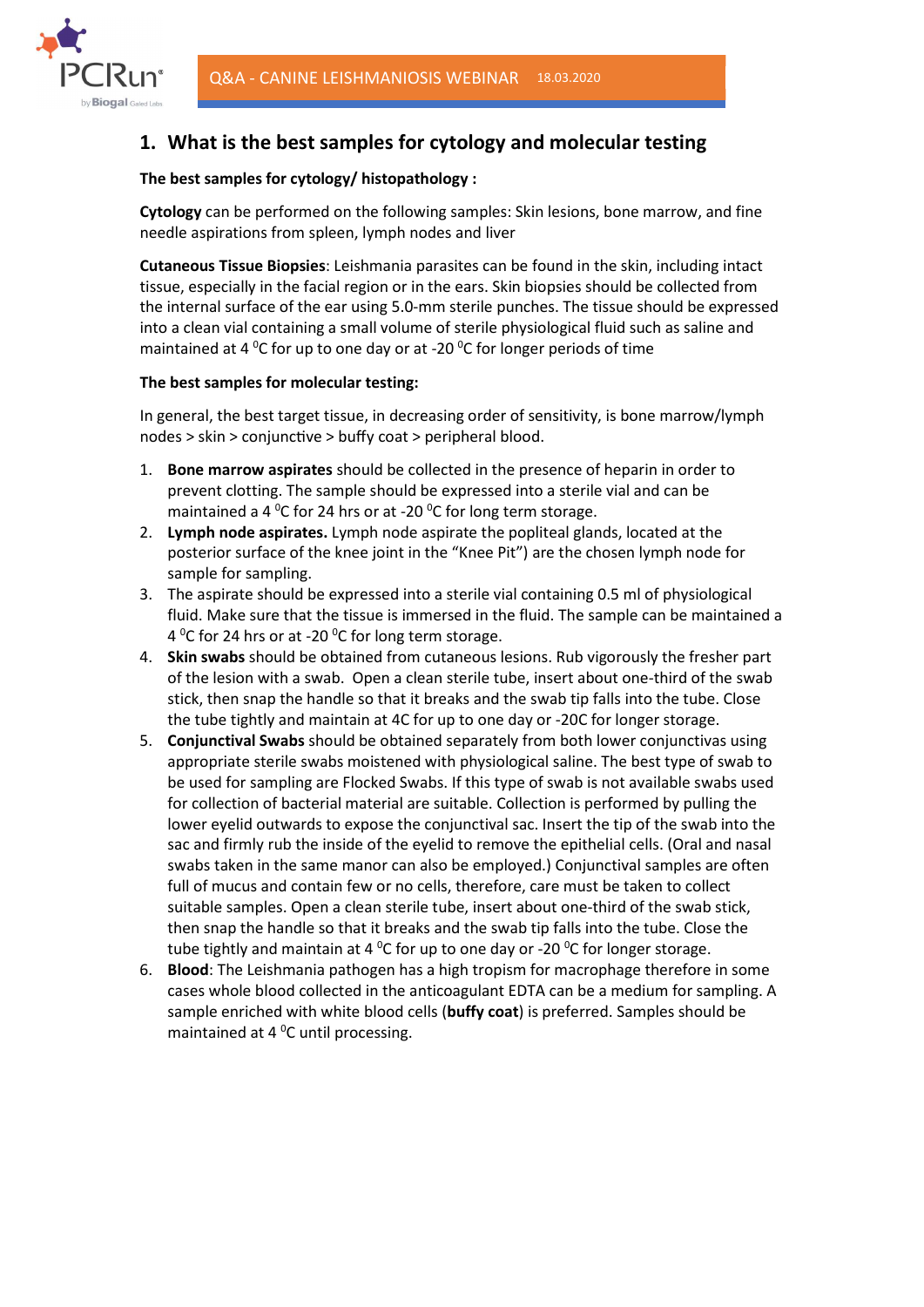

#### Buffy coat collection:

- Centrifuge EDTA tube in a standard clinical centrifuge at ~2500 RPM for 10 minutes at room temperature.
- Carefully remove as much plasma as possible and discard.

 Remove the buffy coat cells and place into an appropriate tube. Some blood cells and plasma may be removed together with the buffy coat.



## 2. Which is the best test to use in my clinic for make the diagnosis?

Two types of tests are available to be perform in the clinic:

- Lateral flow serology which is a quick "yes or no" test and serves as a first screening for Leishmania infantum infection.
- The in-clinic PCR test for the specific detection of Leishmania infantum DNA in the sample

The combination of both tests provides an optimal tool for the diagnosis of Leishmaniasis

## 3. Allopurinol, Domperidone or Milteferon - which of medications are used the recommended best treatment for the chronic phase of the disease

Several drugs and protocols are used for the treatment of Leishmaniasis. Sometimes, a combination of 2 different drugs is required. The protocols differ according to the disease stage, drugs availability in a specific country, costs and client compliance. A recommended detailed protocol for each stage is available online at Leishvet.org : Clinical staging and treatment

# 4. It's very impressive to be able to make a diagnosis with PCR technique. Can you give us other disease examples for which we can make a diagnosis with PCR?

PCRun in clinic molecular detection kits are available for the following pathogens:

- 1. Canine Ehrlichia canis
- 2. Canine Anaplasma platys
- 3. Canine Babesia canis/vogeli
- 4. Canine Babesia gibsoni
- 5. Canine Pathogenic Leptospira
- 6. Canine Leishmania infantum
- 7. Canine Parvovirus
- 8. Canine Distemper
- 9. Feline Panleukopenia
- 10. Feline Mycoplasma haemofelis
- 11. Feline FeLV Provirus
- 12. Feline FeLV virus